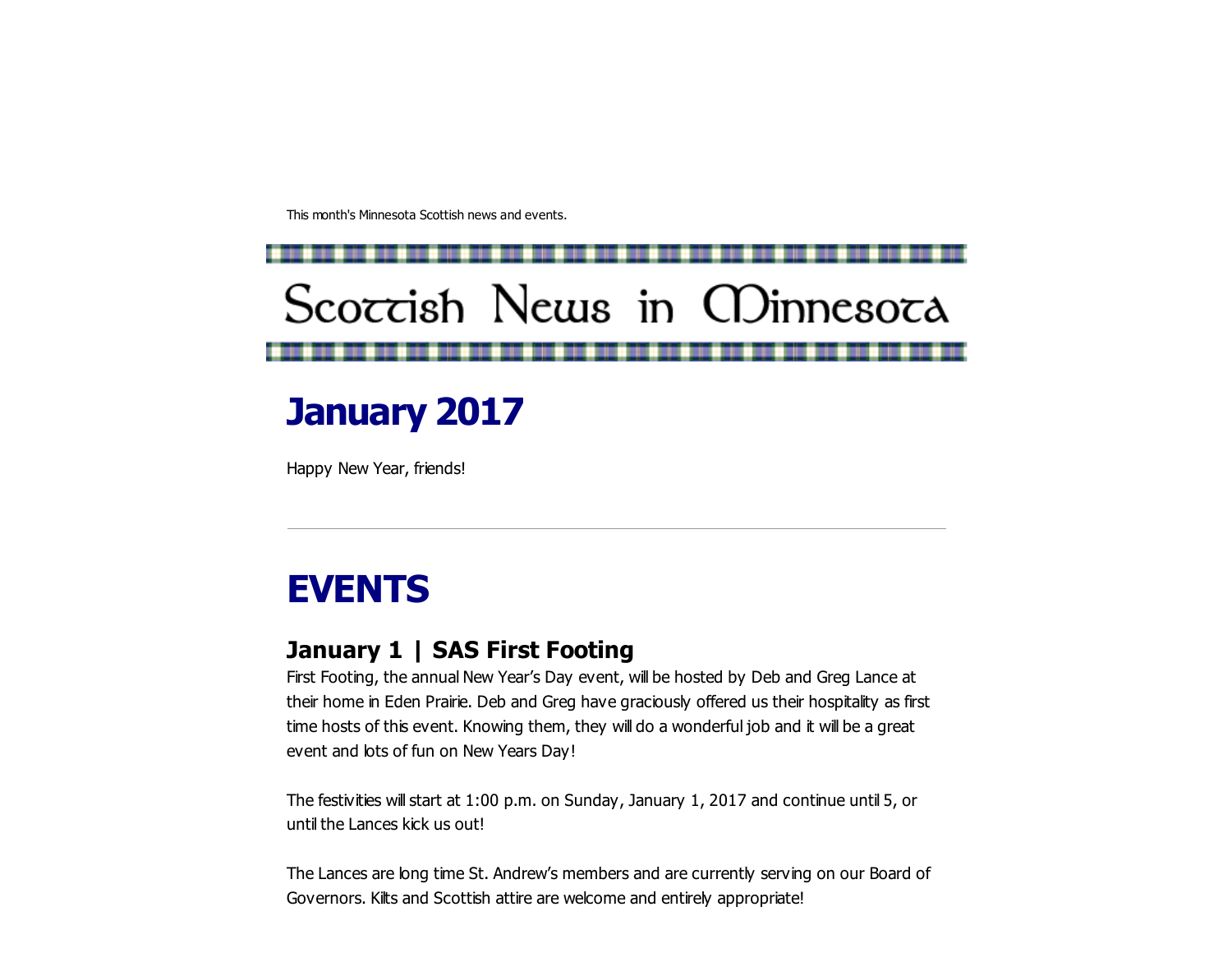As usual, this gathering will be a potluck and we ask all attendees to bring a dish or a drink to share. Good Scottish recipes or distilled beverages are appreciated, but good old American food or drink is just fine too. Make sure that a dark-haired male is the first to cross the Lance threshold to bring them good luck. Blondes, redheads, and ladies will just need to wait!

Directions to the Lance home: Their address is 14980 Ironwood Court in Eden Prairie. Simplest directions - from Crosstown 62, take the Baker Road exit and go south on Baker Road. Go about 4/10 mile and take a right onto Edenvale Blvd. After a little over a mile you will come to Woodland Drive where you will go left onto Woodland. The 3rd left on Woodland will be Ironwood Court. Go left on Ironwood Court and 14980 will be just a short distance in on Ironwood Court. If you need help, their phone is 952-974-8060.

#### January 20 | The Historic LeDuc House Burns Celebration and Scotch Tasting

Friday, January 20th starting 7 p.m. - Taste great whiskys and toast our favorite poet as Dalwhinnie Scottish trio plays all our Robbie Burns favorite tunes! Reservations required and seating is limited. Call 651-438-8480 to reserve your spot. They fill up fast.

#### January 21 | Burns Night Ceilidh

Join us on Saturday, January 21 for our annual family oriented Burns Night Ceilidh celebration! Social starts at 6:30 p.m. with a cash bar and light tea and shortbread. The Minnesota Scottish Fair will have meat pies, bridies, Scotch Eggs, chicken fingers & chips, and soft drinks for purchase. The entertainment will start out with the traditional toasts then on the Highland and Country dancing followed by the ever popular ceilidh dancing taught by Chandi McCracken. Featuring the band Dalwhinnie, the fabulous Macalester Pipe Band, the Minnesota Scottish Celtic Dance Association and the Royal Scottish Country Dance Society dancers.

#### Early-bird online ticket prices

 $$21 -$  Adults \$5 Children 16 & under Free Children 5 & under \$55 Family cap (2 adults & children)

At the door  $$25$  - Adults \$6 Children 16 & under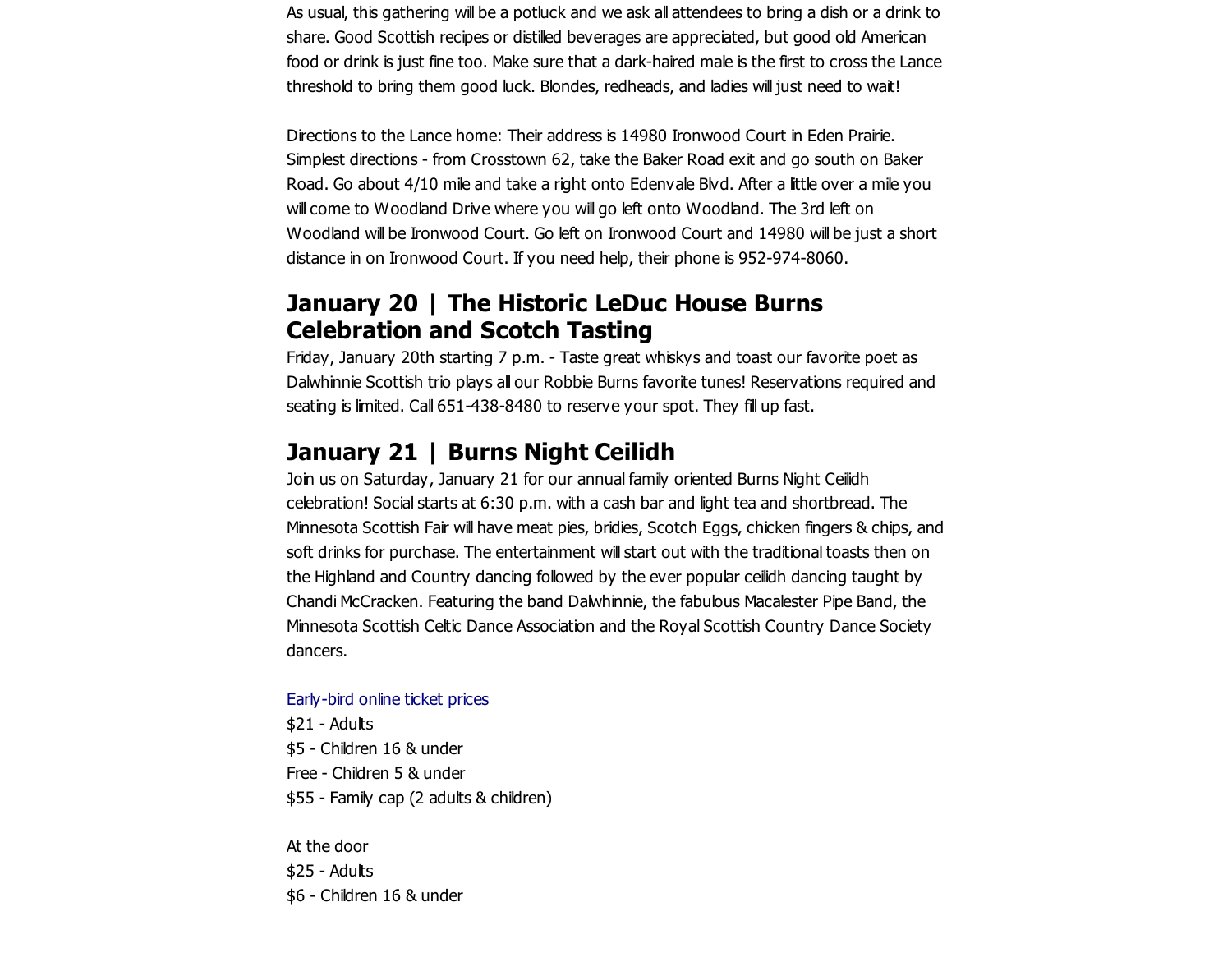5 and under free \$60 Family cap (2 adults & children)

#### January 23 February 13 | Scottish Country Dancing **Mini-Course**

Interested in getting a taste of Scottish country dancing without a long-term commitment? Looking for an opportunity to review the basics? Sign up for the RSCDS Twin Cities Branch's Scottish country dance minicourse! The class runs Monday nights from 7:30 to 9:00 p.m, January 23rd through February 13th at Tapestry Folkdance Center in south Minneapolis and will be taught by Lara Friedman-Shedlov. During the 4-week course, you will be introduced to the basic steps and formations used in Scottish country dancing and learn a number of easy and "classic" dances. For more details and registration info, see http://www.rscds-twincities.org/minicourse.html.

#### January 27 | Gourmet Robert Burns Night with Chromatic Catering, Loon Liquors and Ross & MacKenzie

Chromatic Catering partners with Loon Liquors for the second (annual) Scottish Burns Night dinner on Friday, January 27th at the Loon Liquors Cocktail Room in Northfield! Laura MacKenzie and Ross Sutter grace the festivities with a program of Burns' poetry in musical settings. Their performance last year was absolute magic. The evening features a fourcourse dinner with Loon cocktail pairings, and once again, the opportunity to try some fresh haggis. (The menu is not finalized yet, but see http://www.chromatic[catering.com/burns\\_night\\_menu.pdf](http://scottishamericancentermn.us10.list-manage.com/track/click?u=2fe4099001736ac4b948473e4&id=ecfea9f50d&e=6b0ba04b53) for last year's menu to whet your appetite.) This year, we encourage guests to bring a favorite Robert Burns reading to share, celebrating the participatory spirit of Burns Suppers the world over. There is a single seating for all guests at 6:00 p.m., reservations required. Tickets for the event are priced at \$70 per person, which includes food, beverages, music, tax, and gratuity. Read more about the Loon Liquors distillery at [http://loonliquors.com,](http://scottishamericancentermn.us10.list-manage.com/track/click?u=2fe4099001736ac4b948473e4&id=52c1f4eac1&e=6b0ba04b53) and Ross & MacKenzie at [http://lauramackenzie.com.](http://scottishamericancentermn.us10.list-manage.com/track/click?u=2fe4099001736ac4b948473e4&id=8811604816&e=6b0ba04b53) Details on making reservations for the dinner will be posted the second week of January on the Chromatic Catering website: http://chromatic[catering.com/events.html.](http://scottishamericancentermn.us10.list-manage2.com/track/click?u=2fe4099001736ac4b948473e4&id=536fd5cbd6&e=6b0ba04b53)

#### January 28 | SAS Burns Dinner

Invitations have gone out for the 2017 Burns Dinner, this year at the Sheraton Minneapolis West near Ridgedale Mall. Be sure to get your reservations in by the deadline of January 20. We must receive your reservations and check by then to give the Sheraton our attendance numbers and meal choices. The Sheraton has much more room so there are no attendance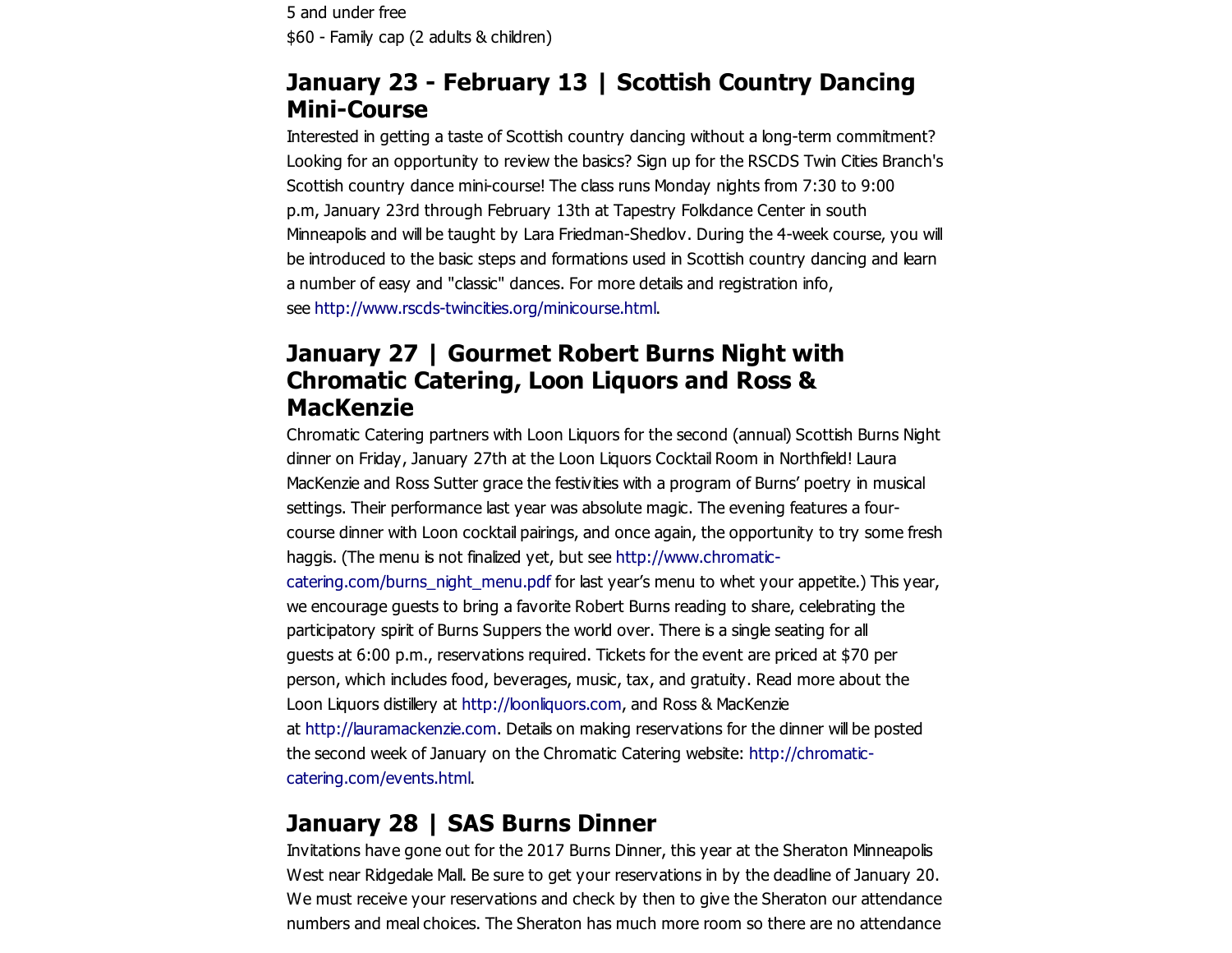limitations this year, but we still need you to get back to us as early as possible for the numbers. If you are not on the mailing list, you are still invited and welcome to attend. You can access the invitation at the St. Andrew's website: [www.standrewssocietyminnesota.org](http://scottishamericancentermn.us10.list-manage.com/track/click?u=2fe4099001736ac4b948473e4&id=134360d776&e=6b0ba04b53) or you can contact Don Bruce at [bruce1051@comcast.net](mailto:bruce1051@comcast.net?subject=SAS%20Burns%20Night) to email you the information. Don't miss this, the highlight of the Scottish winter season. It will be a great dinner and a wonderful time!

#### February 3 | Scottish Island Concert by Dunquin

The Scottish Island Concert by Dunquin and guests will take place Friday February 3rd at Olivet Congregational Church (1850 Iglehart Avenue, Saint Paul). Doors open 7:00 p.m; concert starts at 7:30 p.m. Enjoy "Roots and Flowerings: Scottish music from the Old Country to Appalachia". We've got Dunquin (Sherry, Don and Rosa) plus two fantastic guests: Anna Lee Roberts, cello and vocals, and John Wenstrom, vocals and mandolin. It will be amazing this year! And, all that AND Jim and Joy's complimentary Scottish tea at the interval. \$15 at the door includes the tea and a guaranteed wonderful time. Please invite your friends, too; there's room for everyone. More information at [www.sherryladig.com.](http://scottishamericancentermn.us10.list-manage.com/track/click?u=2fe4099001736ac4b948473e4&id=8eb822355b&e=6b0ba04b53)

#### April 8 | 2017 Minnesota Tartan Week TARTAN ROCKS!

Join us during [Minnesota](https://www.facebook.com/Minnesota.Tartan.Week/) Tartan Week for a benefit concert for the MN Scottish American Center on Saturday, April 8th, 2017! Featuring [Tempest](http://www.tempestmusic.com/) and The Tim [Malloys.](http://www.timmalloys.com/) "Celtic Rock is Tartan woven into music"

Doors open at 7:00 p.m. \$15 General Admission tickets are on sale [now!](https://goo.gl/Ov9cgw) [Amsterdam](https://www.facebook.com/Amsterdambarandhall/) Bar and Hall • 6th & Wabasha • Saint Paul, MN

Concert merchandise provided by 3 Celts & [Company](http://music.3celts.com/tartan-rocks/) Concert poster by artist Neil Johnston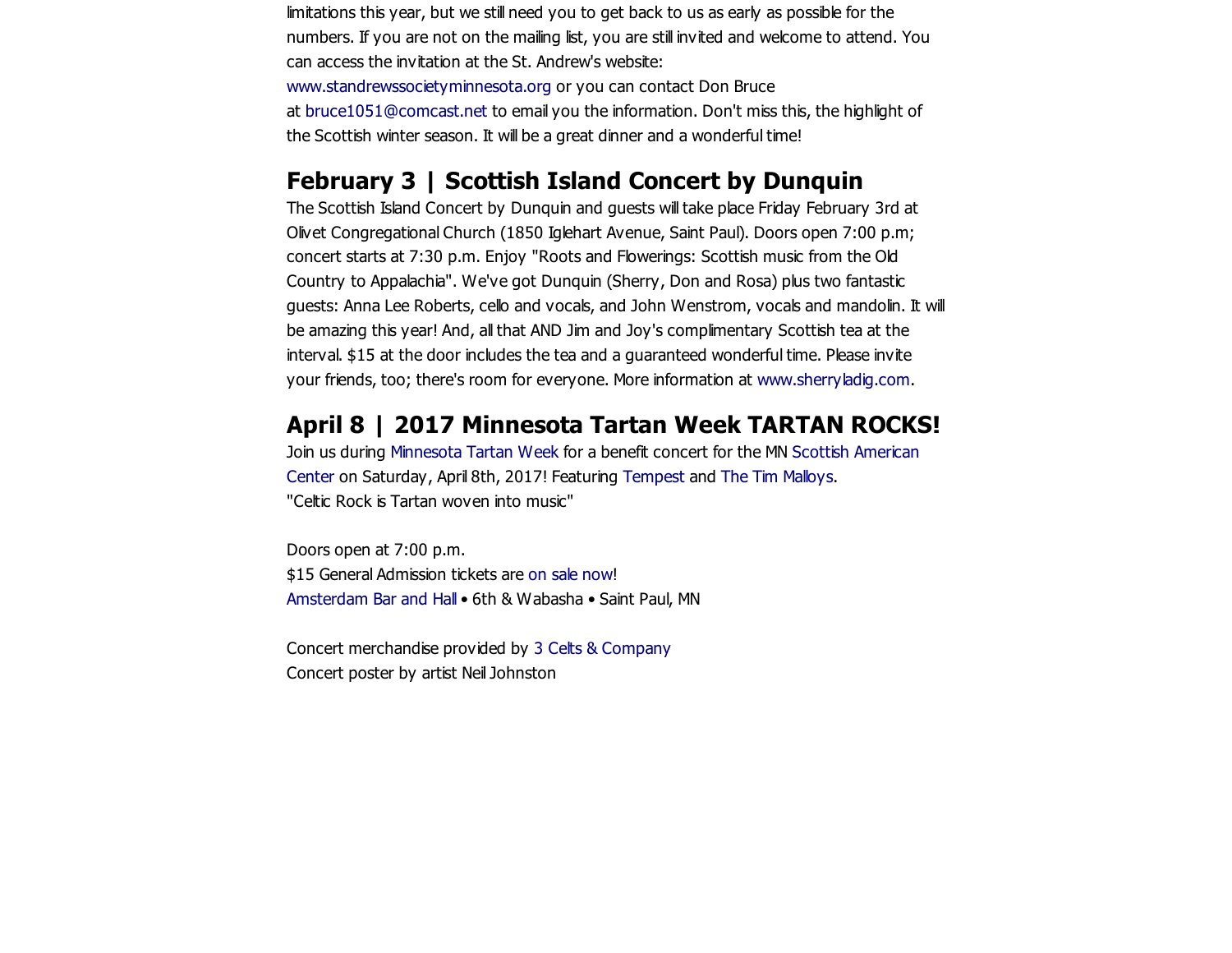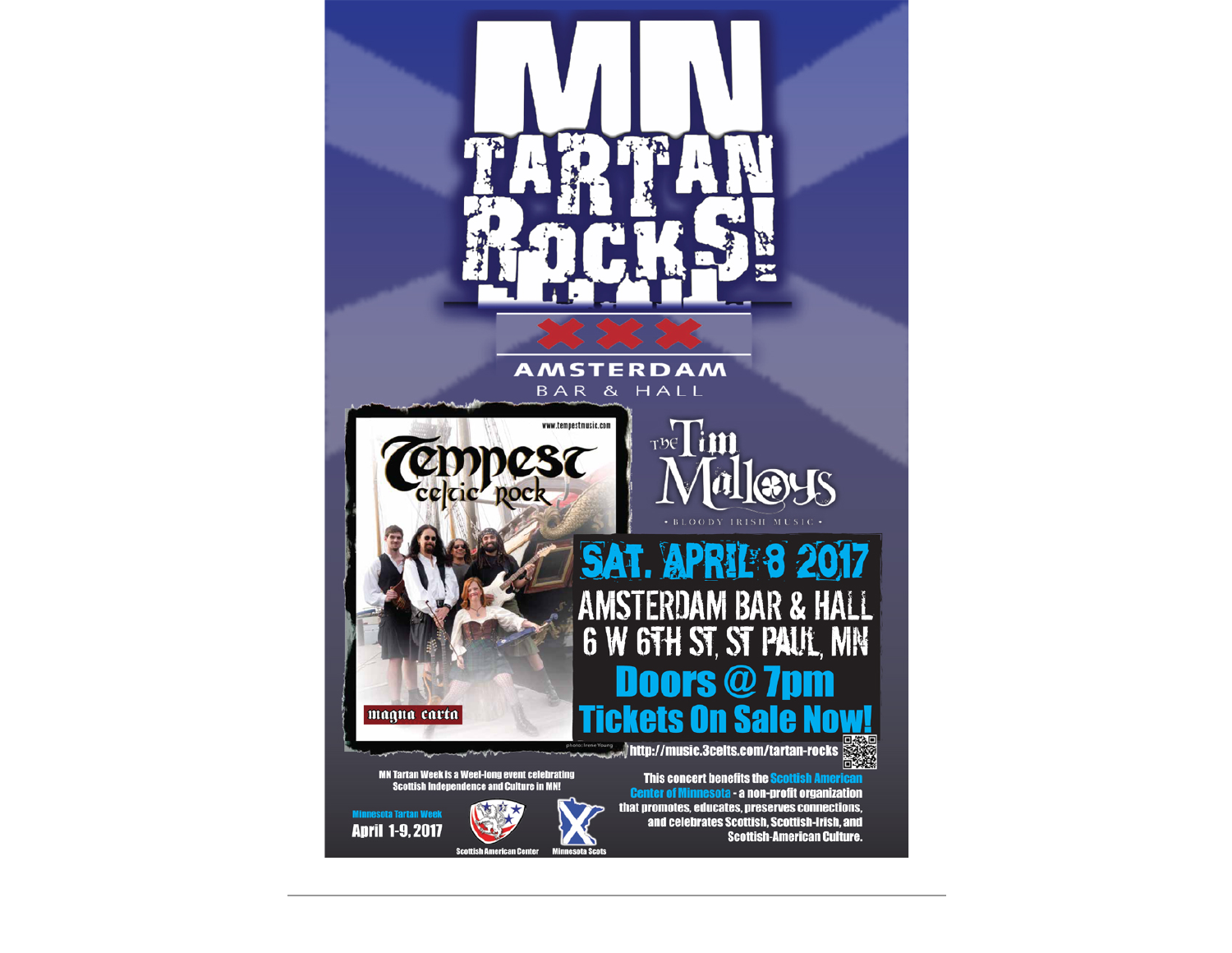## **NEWS**

----------------------

## St. Andrew's Society Burns Night Silent Auction

Thank you to those who have already donated to the 2017 auction. There is still time, call or email Liz soon to add treasures to the auction. Your gifts are most appreciated.

Once again, the St. Andrew's Society of Minnesota will have a silent auction fundraiser at its Burns Night dinner. If you have quality items of Scottish or Celtic interest to donate please contact Liz Michaelson at 9529948355 or [liz@uncommongatherings.com.](mailto:liz@uncommongatherings.com) Pick up can be arranged if you have several items or ones of larger size. We prefer to have all items a week in advance of the January 28 gathering. Thanking you in advance for searching through your home for those items you no longer use or need.....the sporran you've not worn in years, the books you read once and shelved, jewelry that just sits in a box. Purge and help the SAS scholarship fund at the same time. Your donation of auction items is greatly appreciated.

#### "Tartan Witch" by Greta Yorke

Greta Yorke is a Scottish retired primary teacher. She wrote "Witch Hitch", a great teaching aid with number, colour, rhyme and repetition followed by "The Woo in the Wild Woods", an Autumn setting about a little would-be-wizard on a quest. Both of these books are geared for under 7 years. The witches were so popular she had to write about them again...

Scots language is being promoted in Scottish schools so she decided to introduce "Tartan Witch". The story is aimed at 7/8 year olds, written in both Scots and English and is an amusing story about the Tartan Witch's experiences and journey to visit her witch friends. Check it out on [Amazon!](http://scottishamericancentermn.us10.list-manage.com/track/click?u=2fe4099001736ac4b948473e4&id=71a2e14e02&e=6b0ba04b53)

### Catching Up with Celtic Music Wizard, Laura MacKenzie

Our friend, Laura MacKenzie, is featured in the Dec 2016 [Entertainment](http://scottishamericancentermn.us10.list-manage.com/track/click?u=2fe4099001736ac4b948473e4&id=874901fa86&e=6b0ba04b53) Guide for southern MN!

Please verify details before attending events.

The SNIM is sponsored by the Scottish American Center. We welcome news from all variety of Celts. Please send news, announcements, questions and concerns to [scottishnewsinmn@gmail.com.](mailto:scottishnewsinmn@gmail.com) Please note, editorial pieces may be subject to approval by the Scottish American Center board before posting.

Thank you!